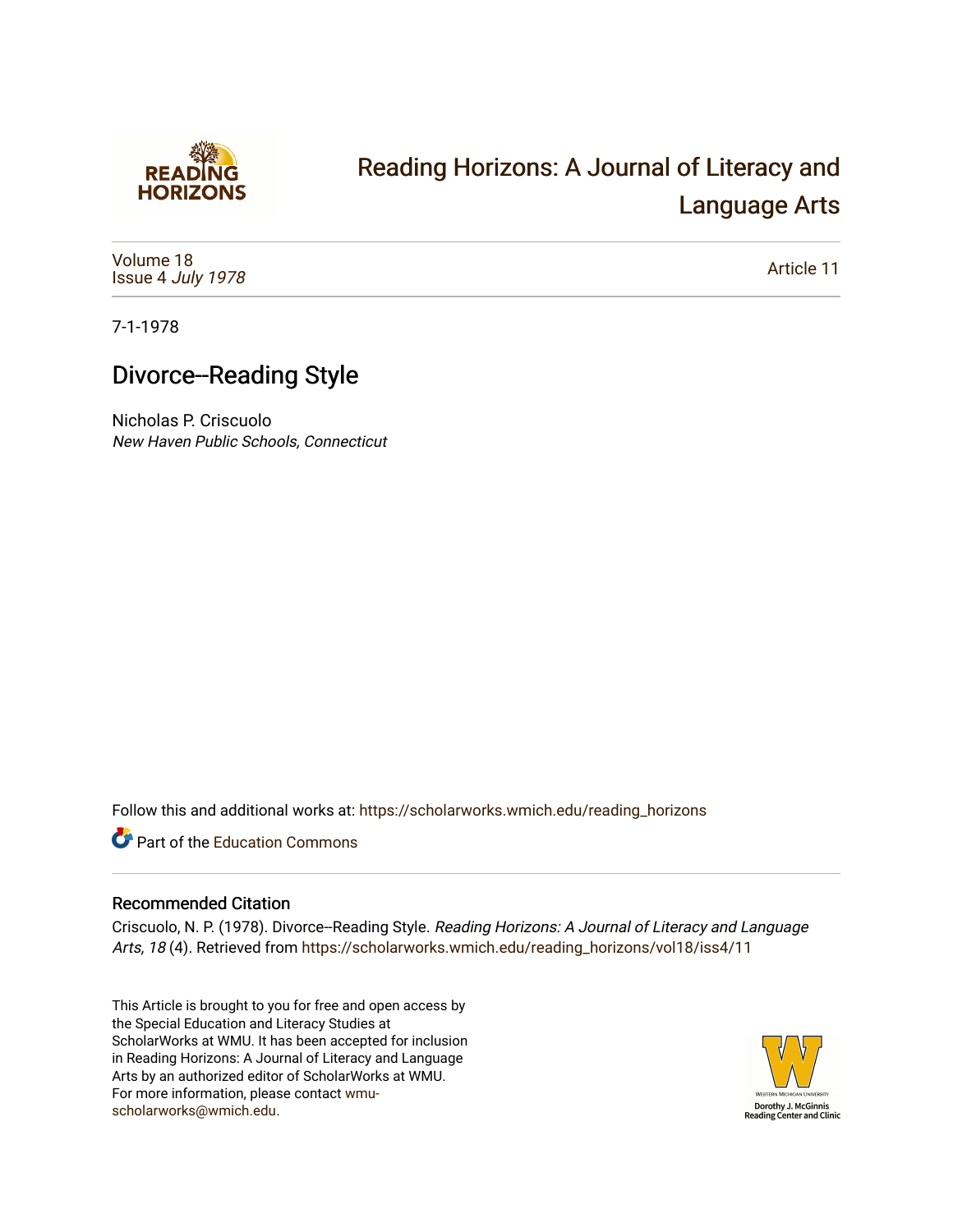### *DIVORCE—READING STYLE* **DIVORCE-READING STYLE**

#### *Nicholas P. Criscuolo, Ph.D. Nicholas* **P.** *Criscuolo, Ph.D. SUPERVISOR OF READING, NEW HAVEN, CONN., PUBLIC SCHOOLS* SUPERVISOR OF READING, NEW HAVEN, CONN., PUBLIC SCHOOLS

What is one of the biggest problems in the teaching of reading today? It What is one of the biggest problems in the teaching of reading today? It is curriculum isolationism which results in treating reading as a separate is curriculum isolationism which results in treating reading as a separate entity rather than as part of the language arts. Teachers spend vast amounts of time teaching reading skills as outlined in basal readers while amounts of time teaching reading skills as outlined in basal readers while virtually ignoring the opportunities for children to listen, speak and write. virtually ignoring the opportunities for children to listen, speak and write. This divorce creates a sterile reading program whereas a marriage of This divorce creates a sterile reading program whereas a marriage of reading with other communication skills results in an effective and healthy reading with other communication skills results in an effective and healthy reading program. reading program.

In too many classrooms, reading instruction consists of using a reading text, workbook and barrels of ditto sheets. Although suggestions are offered text, workbook and barrels of ditto sheets. Although are offered in teachers' guides for integrating the program, many teachers prefer to in teachers' guides for integrating the program, many teachers prefer to rush through basals so that a certain number can be covered per year. rush through basals so that a certain number can be covered per year. Facets of language arts are ignored which could effectively reinforce Facets of language arts are ignored which could effectively reinforce reading skills and enhance the entire reading program. reading skills and enhance the entire reading program.

Let's illustrate this point by taking a mythical story "Mr. Floyd's Let's illustrate this point by taking a mythical story "Mr. Floyd's Dilemma" from a mythical basal text**BoldHorizons** . This story is about two Dilemma" from a mythical basal *textBold Horizons.* This story is about two children, Margo and Tommy, who help a blind man solve a problem. children, Margo and Tommy, who help a blind man solve a problem. Reading group members have just read the story and have done their work Reading group members have just read the story and have done their workbook assignment. Ms. Zachary, their teacher, has followed the manual and book assignment. Ms. Zachary, their teacher, has followed the manual and taught the skill outlined in Step 3: using the consonant clusters  $cl$  and  $bl$ 

For some teachers, the end would be there. But not in this classroom. For some teachers, the end would be there. But not in this classroom. For a listening activity, a paragraph from the story is read to the children. After the paragraph is read, Ms. Zachary asks the children a question on it After the paragraph is read, Ms. Zachary asks the children a question on it and reads the answer using three different kinds of expression. Was the and reads the answer using three different kinds of expression. Was the character sad? angry? excited? By listening to the paragraph read, children character sad? angry? excited? By listening the paragraph read, children must sense its mood and tone and supply the appropriate response. sense its mood tone and supply the appropriate response.

Grammar is covered by putting sentences directly from the story and Grammar is covered by putting sentences directly from the story and asking children to punctuate each sentence. Oral language is stressed by asking children to punctuate each sentence. Oral language is stressed by having children recount, in their own words, experiences they have had having children recount, in their own words, experiences they have had which parallel those of the central characters in the story. A related activity would be to give one sentence from the story and each child in turn adds would be to give one sentence from the story and each child in turn adds one sentence to it. An oral summary emerges. This type of activity reinforces both oral language and summarization skills. forces both oral language and summarization skills.

Creative writing is easier when it's related to specific topics which evolve Creative writing is easier when it's related to specific topics which evolve from one's reading. The nature of the story can change to develop invented circumstances surrounding the major characters. "What if Mr. Floyd were circumstances surrounding the major characters. "What if Mr. Floyd were not blind, would the problems he experienced be the same? Would Tommy not blind, would the problems he experienced be the same? Would Tommy and Margo have reacted differently?" and Margo have reacted differently?"

Children can be asked to deal with these invented circumstances Children can be asked to deal with these invented circumstances through writing. Primary children with limited spelling skills can write through writing. Primary children with limited spelling skills can write